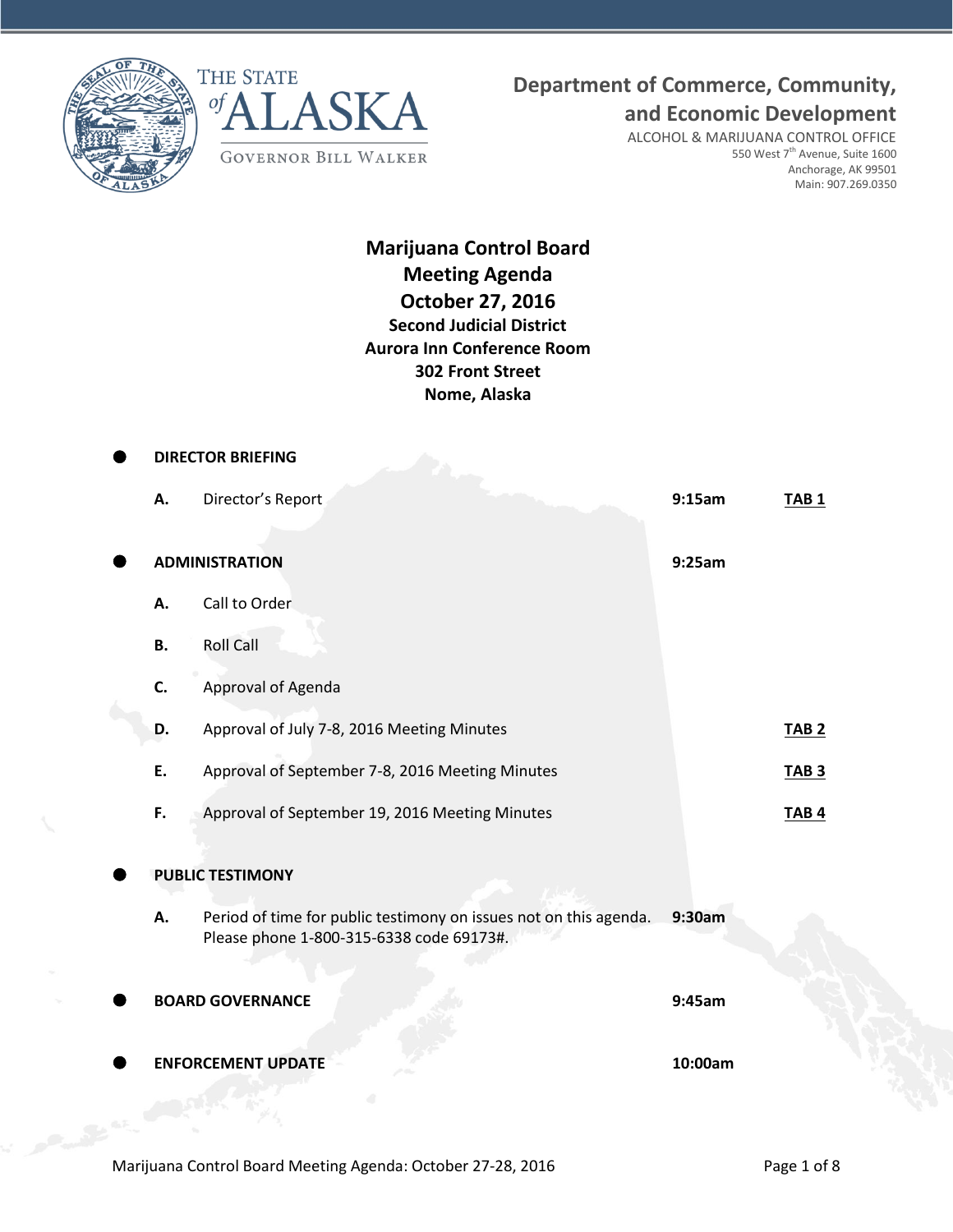| ● |              | <b>REGULATIONS</b>                                      |         | <b>TAB 5</b>  |
|---|--------------|---------------------------------------------------------|---------|---------------|
|   | Α.           | <b>Marijuana Handler Permits</b>                        |         |               |
|   |              | 1. Draft                                                |         | <b>TAB 6</b>  |
|   |              | 2. Public Comments Received                             |         | <b>TAB 7</b>  |
|   | В.           | <b>On-site Consumption Endorsement</b>                  |         |               |
|   |              | 1. Draft                                                |         | <b>TAB 8</b>  |
|   |              | 2. Public Comments Received                             |         | <b>TAB 9</b>  |
|   |              | 3. Public Questions and Answers                         |         | <b>TAB 10</b> |
|   | C.           | Effect on Restriction of Sale (if Opt-out by Ordinance) |         |               |
|   |              | 1. Draft                                                |         | <b>TAB 11</b> |
|   | D.           | <b>Food Safety Permit</b>                               |         |               |
|   |              | 1. Draft                                                |         | <b>TAB 12</b> |
|   | E.           | <b>Ownership Change Requirements</b>                    |         |               |
|   |              | 1. Draft                                                |         | <b>TAB 13</b> |
|   | F.           | <b>Retail Marijuana Store Notice Requirements</b>       |         |               |
|   |              | 1. Draft                                                |         | <b>TAB 14</b> |
|   | G.           | <b>Testing Requirements</b>                             |         |               |
|   |              | 1. Draft                                                |         | <b>TAB 15</b> |
|   | Н.           | <b>Proposed Regulations Projects</b>                    |         |               |
|   |              | 1. New Proposed Projects                                |         |               |
|   | <b>LUNCH</b> |                                                         | 12:00pm |               |
|   |              |                                                         |         |               |
|   |              | <b>LICENSING UPDATE</b>                                 | 1:00pm  | <b>TAB 16</b> |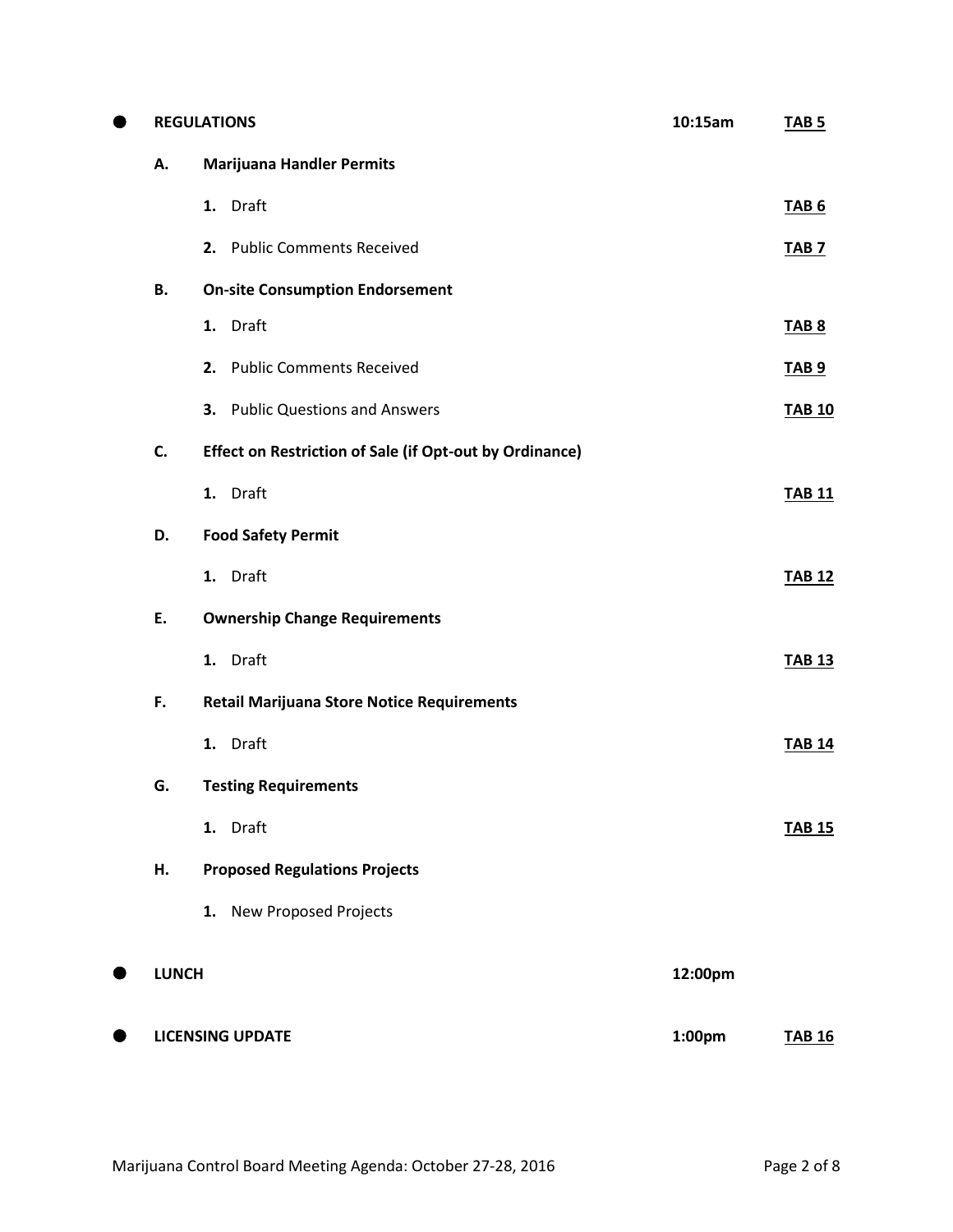*\*Board review of all complete applications is scheduled from 1:15pm – 4:30pm on October 27, and will continue at 9:20am on October 28, with no set time for any specific application.*

#### **APPLICATIONS FROM PREVIOUS MEETINGS**

#### **A. Tabled Applications**

|    | 1. | License #10004:<br>Licensee:<br>License Type:                      | <b>Talkeetna Herb Company</b><br>Krystal L. Dietrich<br><b>Standard Marijuana Cultivation Facility</b><br>Premises Address: 32500 South Talkeetna Spur Road<br>Talkeetna, AK 99676                                                             | <b>TAB 17</b> |
|----|----|--------------------------------------------------------------------|------------------------------------------------------------------------------------------------------------------------------------------------------------------------------------------------------------------------------------------------|---------------|
|    |    |                                                                    | Local Government: Matanuska-Susitna Borough<br>Previous Meeting: June 9, 2016 (Tab 7)                                                                                                                                                          |               |
|    | 2. | License #10014:<br>Licensee:<br>License Type:                      | <b>The Naked Herbalist</b><br>Peggy S France and Miles S France<br>Limited Marijuana Cultivation Facility<br>Premises Address: 47841 South Crop Circle<br>Willow, AK 99688                                                                     | <b>TAB 18</b> |
|    |    |                                                                    | Local Government: Matanuska-Susitna Borough<br>Previous Meeting: June 9, 2016 (Tab 26)                                                                                                                                                         |               |
|    | 3. | License #10170:<br>Licensee:<br>License Type:<br>Premises Address: | <b>Green Degree</b><br><b>Coman Farming Corporation</b><br>Limited Marijuana Cultivation Facility<br>2301 South Knik Goose-Bay Road #1<br>Wasilla, AK 99654                                                                                    | <b>TAB 19</b> |
|    |    |                                                                    | Local Government: Matanuska-Susitna Borough<br>Previous Meeting: June 9, 2016 (Tab 32)                                                                                                                                                         |               |
| В. |    | <b>Tabled Proposed Products</b>                                    |                                                                                                                                                                                                                                                |               |
|    | 1. | License #10012:<br>Licensee:<br>Premises Address: 3915 Peger Road  | <b>Frozen Budz</b><br>Destiny S Neade & Nick J Neade<br>Fairbanks, AK 99709<br>Local Government: Fairbanks North Star Borough<br>Previous Meeting: September 8, 2016 (Tab 39)<br>For Consideration: Product #s 27, 28, 32-35, 37-39, and 41-47 | <b>TAB 20</b> |
|    | 2. | License #10082:<br>Licensee:<br>Premises Address:                  | <b>Einstein Labs</b><br>Einstein Enterprises, Inc.<br>2939 Porcupine Drive, Suite B<br>Anchorage, AK 99501-3118<br>Local Government: Municipality of Anchorage<br>Previous Meeting: September 8, 2016 (Tab 40)                                 | TAB 21        |
|    |    |                                                                    | For Consideration: Capsule (RSO or THC/CBD), Tincture, Chocolate Chip Cookie Bites,<br>Einstein Melts - Milk Chocolate, and Canna Rocks                                                                                                        |               |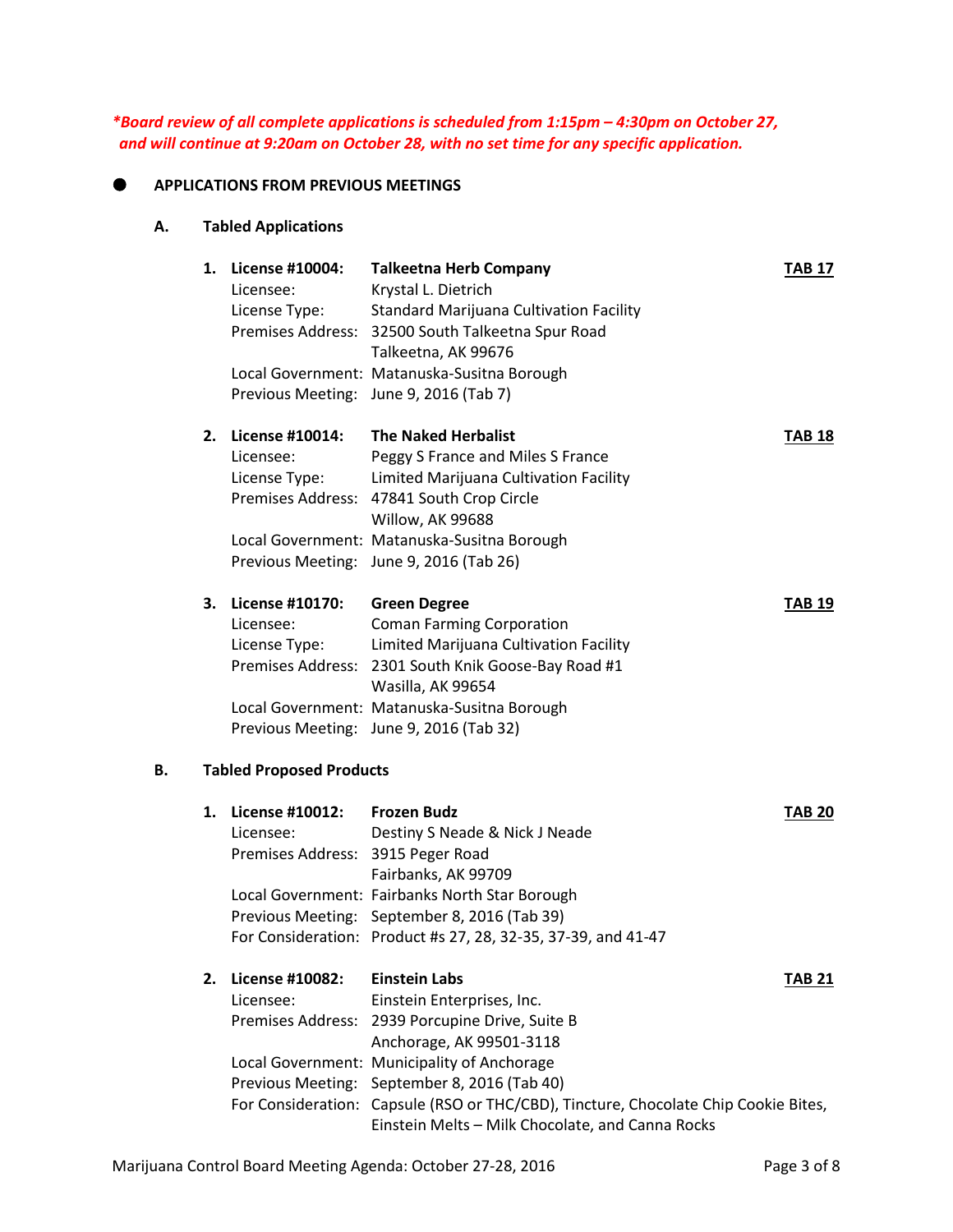# **C. Operating Plan Changes**

| License #10043:                  | <b>Alaskan Greenery</b>                                             | <b>TAB 22</b> |
|----------------------------------|---------------------------------------------------------------------|---------------|
| Licensee:                        | Michael R. Liljedahl                                                |               |
| License Type:                    | <b>Standard Marijuana Cultivation Facility</b>                      |               |
|                                  | Premises Address: 3250 Richardson Highway                           |               |
|                                  | Valdez, AK 99686                                                    |               |
| Local Government: City of Valdez |                                                                     |               |
|                                  | Previous Meeting: June 9, 2016 (Tab 15) and July 7-8, 2016 (Tab 26) |               |
|                                  |                                                                     |               |

## **NEW MARIJUANA TESTING FACILITY**

| 1. License #10512: | Southeast Alaska Laboratories, LLC         | <b>TAB 23</b> |
|--------------------|--------------------------------------------|---------------|
| Licensee:          | Southeast Alaska Laboratories, LLC         |               |
|                    | Premises Address: 5450B Jenkins Drive      |               |
|                    | Juneau, AK 99801                           |               |
|                    | Local Government: City & Borough of Juneau |               |

## **NEW STANDARD MARIJUANA CULTIVATION FACILITY APPLICATIONS**

| 1. | Licensee:                         | License #10605: Wild Flowers Holdings<br>Wild Flower Holdings, LLC | <b>TAB 24</b> |  |
|----|-----------------------------------|--------------------------------------------------------------------|---------------|--|
|    |                                   | Premises Address: 2229 Spenard Road                                |               |  |
|    |                                   | Anchorage, AK 99503                                                |               |  |
|    |                                   | Local Government: Municipality of Anchorage                        |               |  |
| 2. | License #10657:                   | <b>JWS Enterprises</b>                                             | <b>TAB 25</b> |  |
|    | Licensee:                         | James W Strassburg                                                 |               |  |
|    |                                   | Premises Address: 2997 So Gravina Island                           |               |  |
|    |                                   | Ketchikan, AK 99901                                                |               |  |
|    |                                   | Local Government: Ketchikan Gateway Borough                        |               |  |
| З. | License #10671:                   | Alaska Cannabis Exchange, LLC                                      | <b>TAB 26</b> |  |
|    | Licensee:                         | Alaska Cannabis Exchange, LLC                                      |               |  |
|    |                                   | Premises Address: 1805 & 1807 W 47 <sup>th</sup> Avenue            |               |  |
|    |                                   | Anchorage, AK 99503                                                |               |  |
|    |                                   | Local Government: Municipality of Anchorage                        |               |  |
| 4. | License #10687:                   | <b>Dank Research</b>                                               | <b>TAB 27</b> |  |
|    | Licensee:                         | Alaska Biotech, LLC                                                |               |  |
|    |                                   | Premises Address: 16966 Parks Highway, Suite E                     |               |  |
|    |                                   | Houston, AK 99694                                                  |               |  |
|    | Local Government: City of Houston |                                                                    |               |  |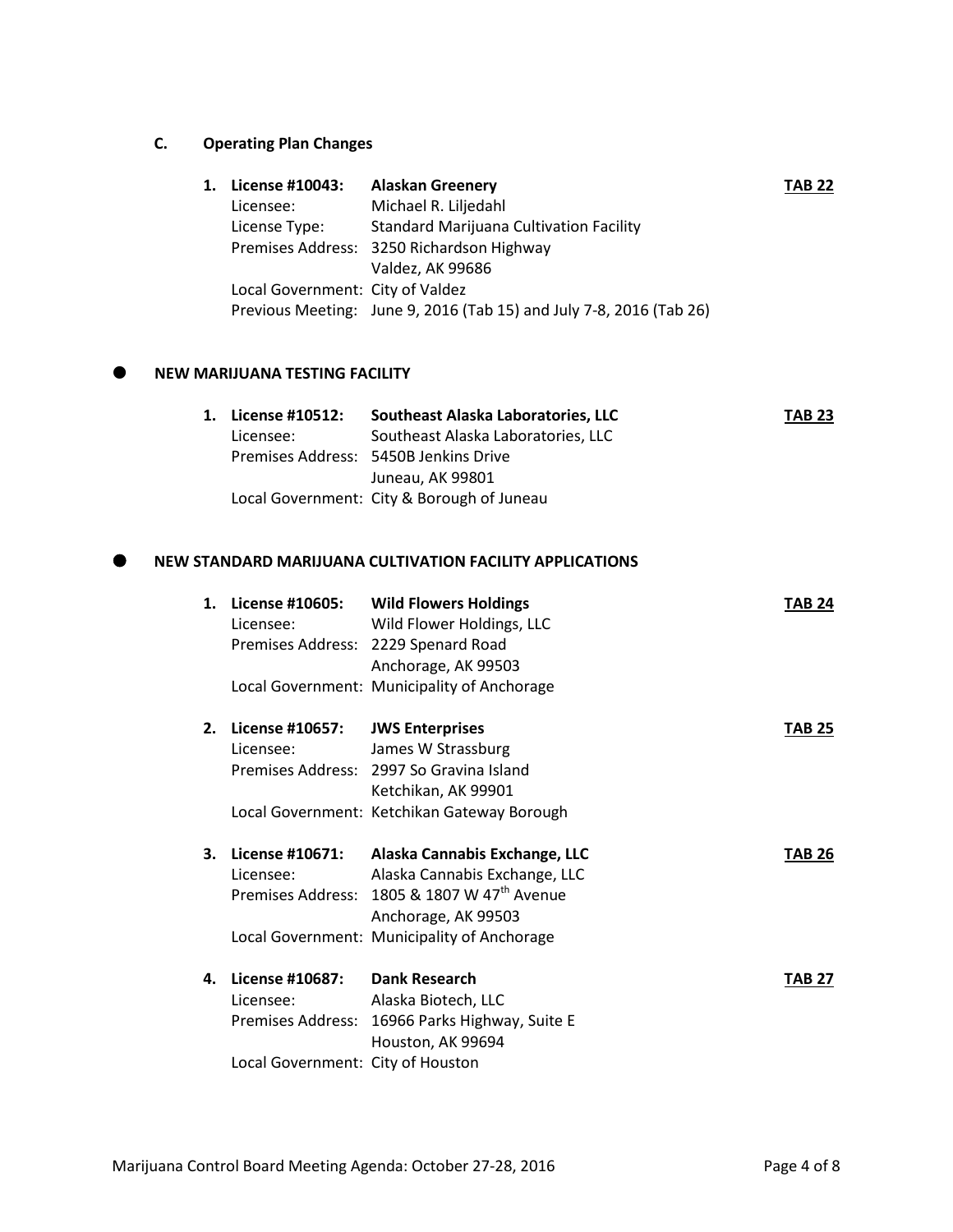|    | 5. License #10799:<br>Licensee:   | <b>Calm N Collective</b><br>Calm N Collective, LLC         | <b>TAB 28</b> |
|----|-----------------------------------|------------------------------------------------------------|---------------|
|    |                                   | Premises Address: 13886 W Parks Highway                    |               |
|    |                                   | Houston, AK 99694-0085                                     |               |
|    | Local Government: City of Houston |                                                            |               |
|    |                                   | For Consideration: Conditions pursuant to 3 AAC 306.060(b) |               |
|    |                                   |                                                            |               |
|    |                                   | NEW LIMITED MARIJUANA CULTIVATION FACILITY APPLICATIONS    |               |
|    | 1. License #10040:                | <b>Alaska Precision</b>                                    | <b>TAB 29</b> |
|    | Licensee:                         | David J. Straub                                            |               |
|    |                                   | Premises Address: 15520 E Birch Circle                     |               |
|    |                                   | Willow, AK 99688                                           |               |
|    |                                   | Local Government: Matanuska-Susitna Borough                |               |
|    | 2. License #10086:                | <b>Terra House, LLC</b>                                    | <b>TAB 30</b> |
|    | Licensee:                         | Terra House, LLC                                           |               |
|    |                                   | Premises Address: 48714 Jones Road, Suite 1                |               |
|    |                                   | Soldotna, AK 99669                                         |               |
|    |                                   | Local Government: Kenai Peninsula Borough                  |               |
|    |                                   | For Consideration: Conditions pursuant to 3 AAC 306.060(b) |               |
| З. | License #10176:                   | Alpha Kilo, LLC                                            | <b>TAB 31</b> |
|    | Licensee:                         | Alpha Kilo, LLC                                            |               |
|    |                                   | Premises Address: 12180 Nautical Ave #1                    |               |
|    |                                   | Seward, AK 99664                                           |               |
|    |                                   | Local Government: Kenai Peninsula Borough                  |               |
|    |                                   | For Consideration: Conditions pursuant to 3 AAC 306.060(b) |               |
| 4. | <b>License #10489:</b>            | <b>Ester Horticulture and Research</b>                     | <b>TAB 32</b> |
|    | Licensee:                         | John Collette                                              |               |
|    |                                   | Premises Address: 2960 Ester Done Road                     |               |
|    |                                   | Fairbanks, AK 99709                                        |               |
|    |                                   | Local Government: Fairbanks North Star Borough             |               |
| 5. | License #10650:                   | Alaska Bud Brothers Aerogardens, LLC                       | <b>TAB 33</b> |
|    | Licensee:                         | Alaska Bud Brothers Aerogardens, LLC                       |               |
|    |                                   | Premises Address: 22720 Yukon Road                         |               |
|    |                                   | Kasilof, AK 99610                                          |               |
|    |                                   | Local Government: Kenai Peninsula Borough                  |               |
|    |                                   | For Consideration: Conditions pursuant to 3 AAC 306.060(b) |               |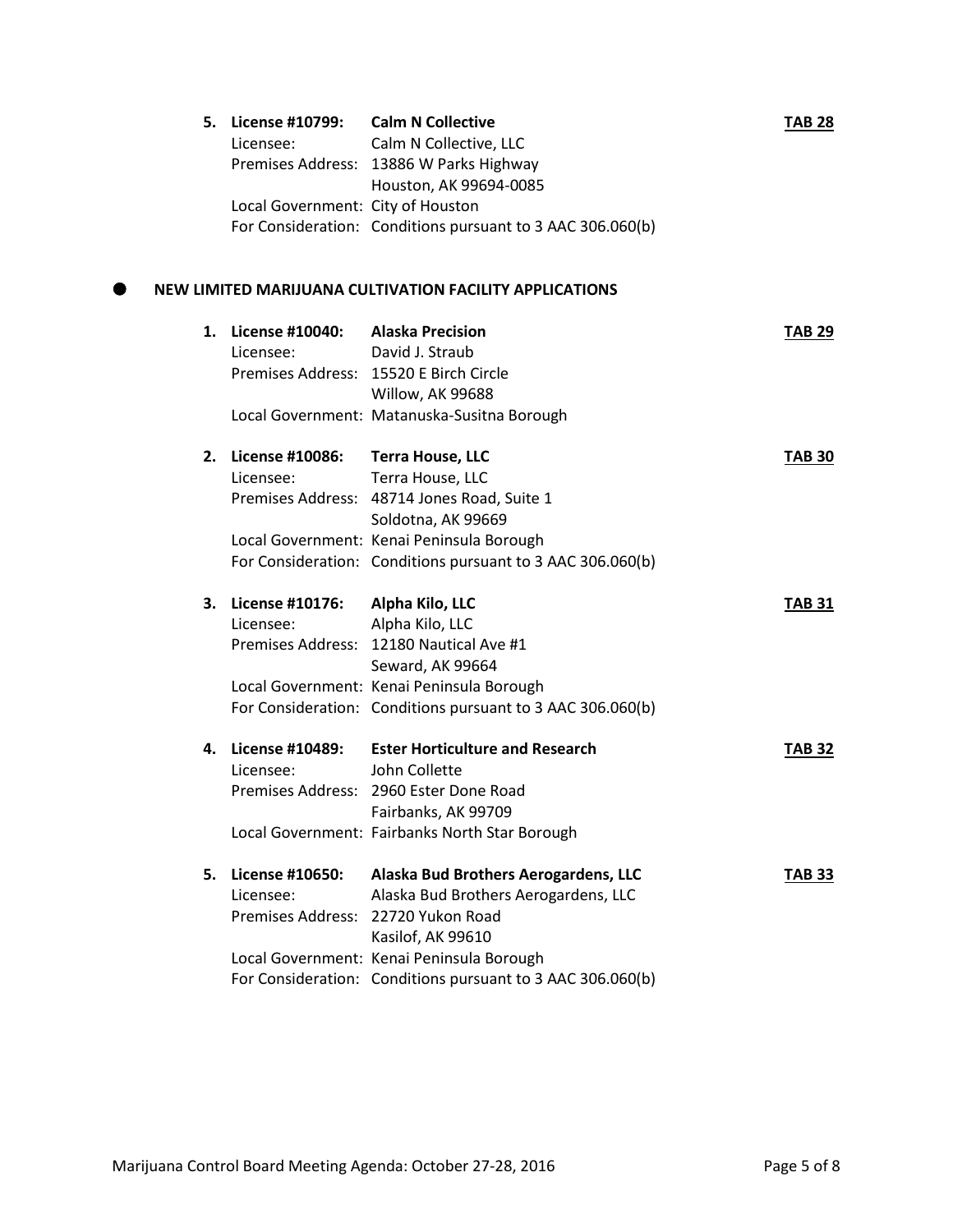### **NEW MARIJUANA CONCENTRATE MANUFACTURING FACILITY APPLICATIONS**

| 1. | License #10301:<br>Licensee:<br>Premises Address: 7801 King Street                                       | R.C. Tinderbox, LLC<br>R.C. Tinderbox, LLC                                                                                                                  | <b>TAB 34</b> |
|----|----------------------------------------------------------------------------------------------------------|-------------------------------------------------------------------------------------------------------------------------------------------------------------|---------------|
|    |                                                                                                          | Anchorage, AK 99518<br>Local Government: Municipality of Anchorage                                                                                          |               |
|    | <b>NEW RETAIL MARIJUANA STORE APPLICATIONS</b>                                                           |                                                                                                                                                             |               |
|    | 1. License #10056:<br>Licensee:                                                                          | <b>Red Run Cannabis Company, LLC</b><br>Red Run Cannabis Company, LLC<br>Premises Address: 5455 Kenai Spur Highway, Suite B<br>Kenai, AK 99611              | <b>TAB 35</b> |
|    | Local Government: City of Kenai                                                                          |                                                                                                                                                             |               |
| 2. | License #10245:<br>Licensee:                                                                             | <b>AK Slow Burn Cannabis Outlet</b><br>AK Slow Burn Cannabis Outlet, LLC<br>Premises Address: 2042 E 3 <sup>rd</sup> Avenue, Suite A<br>Anchorage, AK 99501 | <b>TAB 36</b> |
|    |                                                                                                          | Local Government: Municipality of Anchorage                                                                                                                 |               |
| 3. | License #10278:<br>Licensee:<br>Premises Address: 2604 Davis Road<br>Local Government: City of Fairbanks | GoodSinse, LLC<br>GoodSinse, LLC<br>Fairbanks, AK 99709                                                                                                     | <b>TAB 37</b> |
| 4. | License #10302:<br>Licensee:                                                                             | The House of Green<br>BAM Greeneries, Inc.<br>Premises Address: 3105 Minnesota Drive, Upper Level<br>Anchorage, AK 99503                                    | <b>TAB 38</b> |
|    |                                                                                                          | Local Government: Municipality of Anchorage                                                                                                                 |               |
| 5. | License #10590: Cannabis Corner<br>Licensee:                                                             | Ayme S Zantua & Kanoe M Zantua<br>Premises Address: 9735 Mud Bay Road<br>Ketchikan, AK 99901                                                                | <b>TAB 39</b> |
|    |                                                                                                          | Local Government: Ketchikan Gateway Borough                                                                                                                 |               |
| 6. | License #10648:<br>Licensee:                                                                             | <b>Uncle Herb's</b><br>Eden Management Group, LLC<br>Premises Address: 6511 Arctic Spur Road<br>Anchorage, AK 99518                                         | <b>TAB 40</b> |
|    |                                                                                                          | Local Government: Municipality of Anchorage                                                                                                                 |               |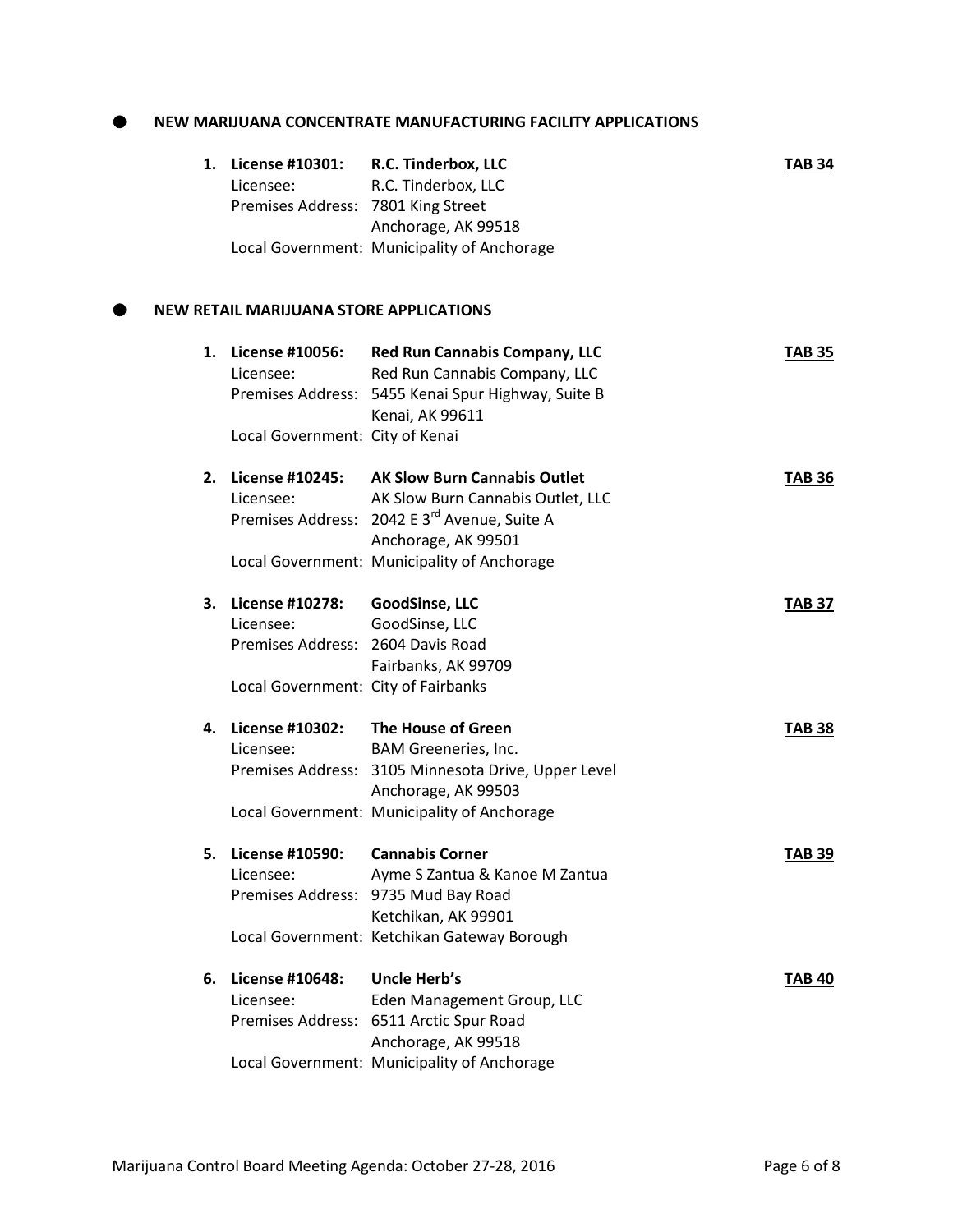| 7.    License #10800:              | The Fireweed Factory, LLC                  | <b>TAB 41</b> |
|------------------------------------|--------------------------------------------|---------------|
| Licensee:                          | The Fireweed Factory, LLC                  |               |
| Premises Address: 237 Front Street |                                            |               |
|                                    | Juneau, AK 99801                           |               |
|                                    | Local Government: City & Borough of Juneau |               |